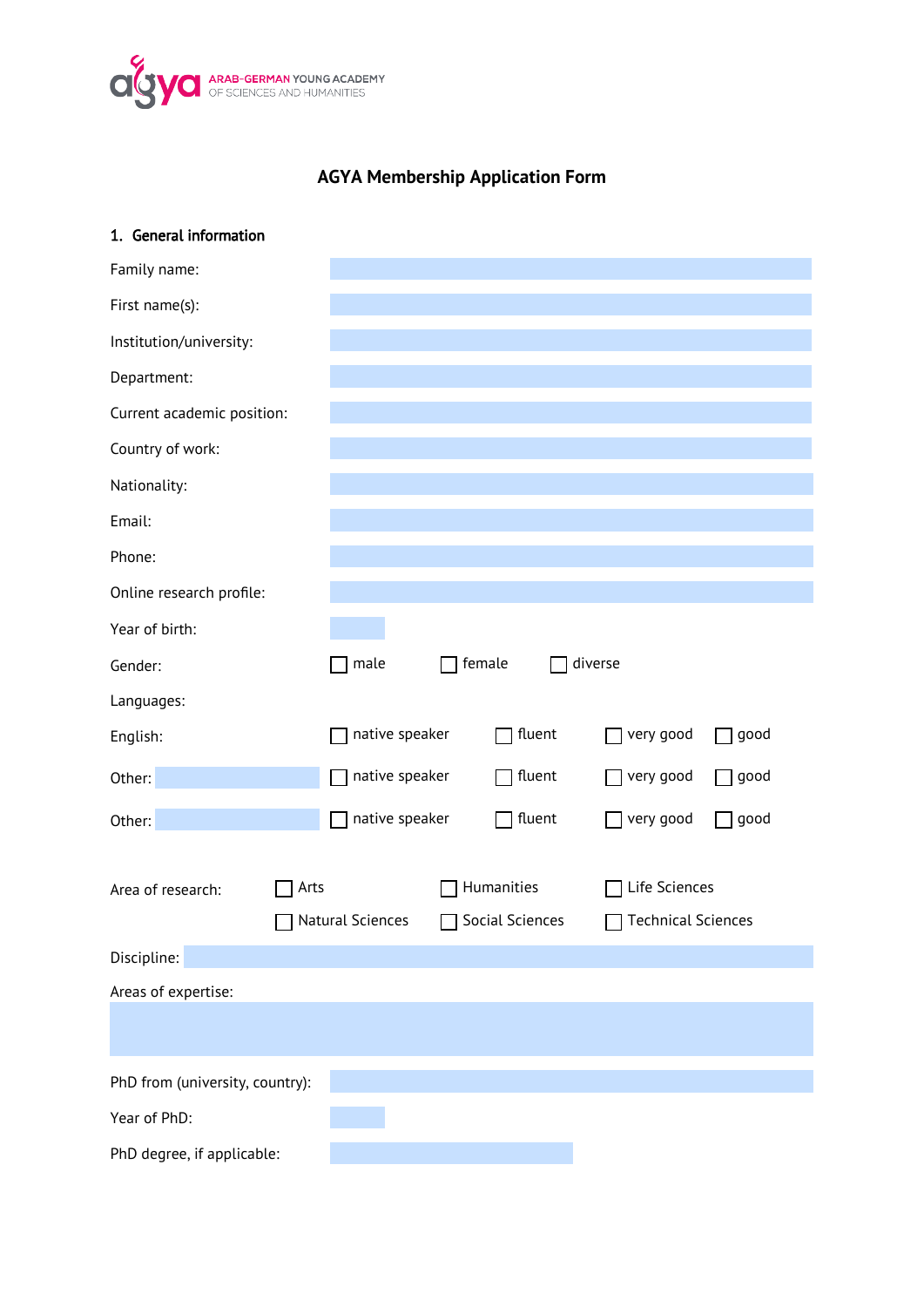

| 2. Academic publications   |                 |                |
|----------------------------|-----------------|----------------|
| Number of publications:    |                 |                |
| Article(s), single author: | Monograph(s):   | Presentations: |
| Article(s), first author:  | Edited book(s): |                |
| Article(s), co-author:     |                 |                |

List 3 reference works that best represent your research achievements (e.g., articles, monographs, or other publications):

| Complete literature reference |  |
|-------------------------------|--|
|                               |  |
|                               |  |
|                               |  |
|                               |  |

Link to the publication (URL), if available

#### Quantitative measurements, if applicable:

Your h-index can be generated via the Web of Science which is an online subscription-based scientific citation indexing service. If you do not have access to the Web of Science, please only indicate your ResearchGate-Score. ResearchGate is a free social networking site for scientists and researchers. You need to be registered in order to see your ResearchGate-Score.

| H-Index:  | Weblink to personal H-Index: |  |
|-----------|------------------------------|--|
|           |                              |  |
| RG Score: | Weblink to RG Profile:       |  |

## 3. Prizes and awards:

4. Third-party funded scholarships and projects: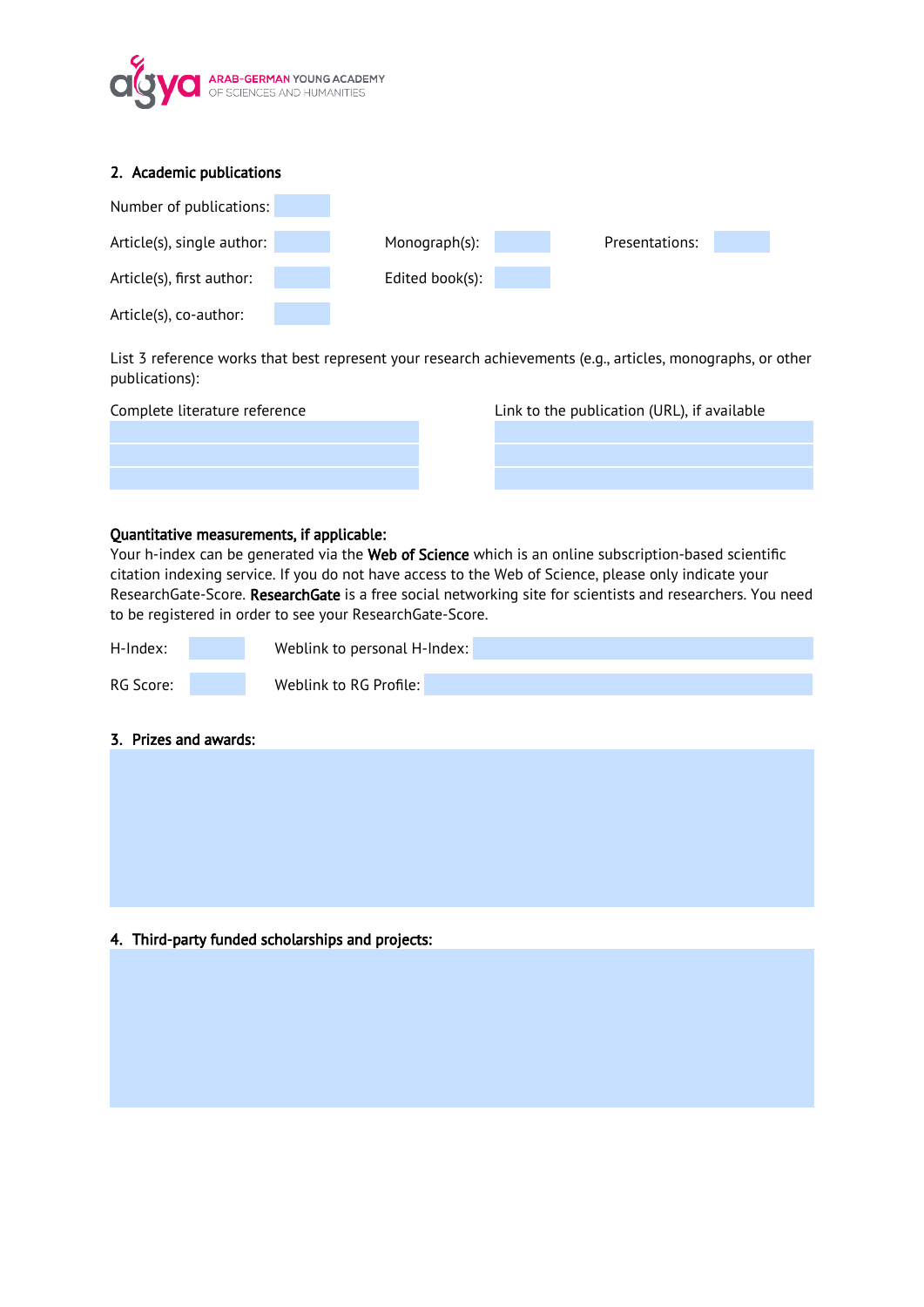

5. Memberships on committees and boards:

6. Your most significant research achievements:

7. Research experience abroad and international collaborations:

8. Interdisciplinary research experience (e.g., conferences, research groups, publications, application of interdisciplinary theories and methods), if applicable:

#### 9. Academic reference letters

| Reference letter by: | Reference letter by: |
|----------------------|----------------------|
| Name:                | Name:                |
| Institution:         | Institution:         |
| Country:             | Country:             |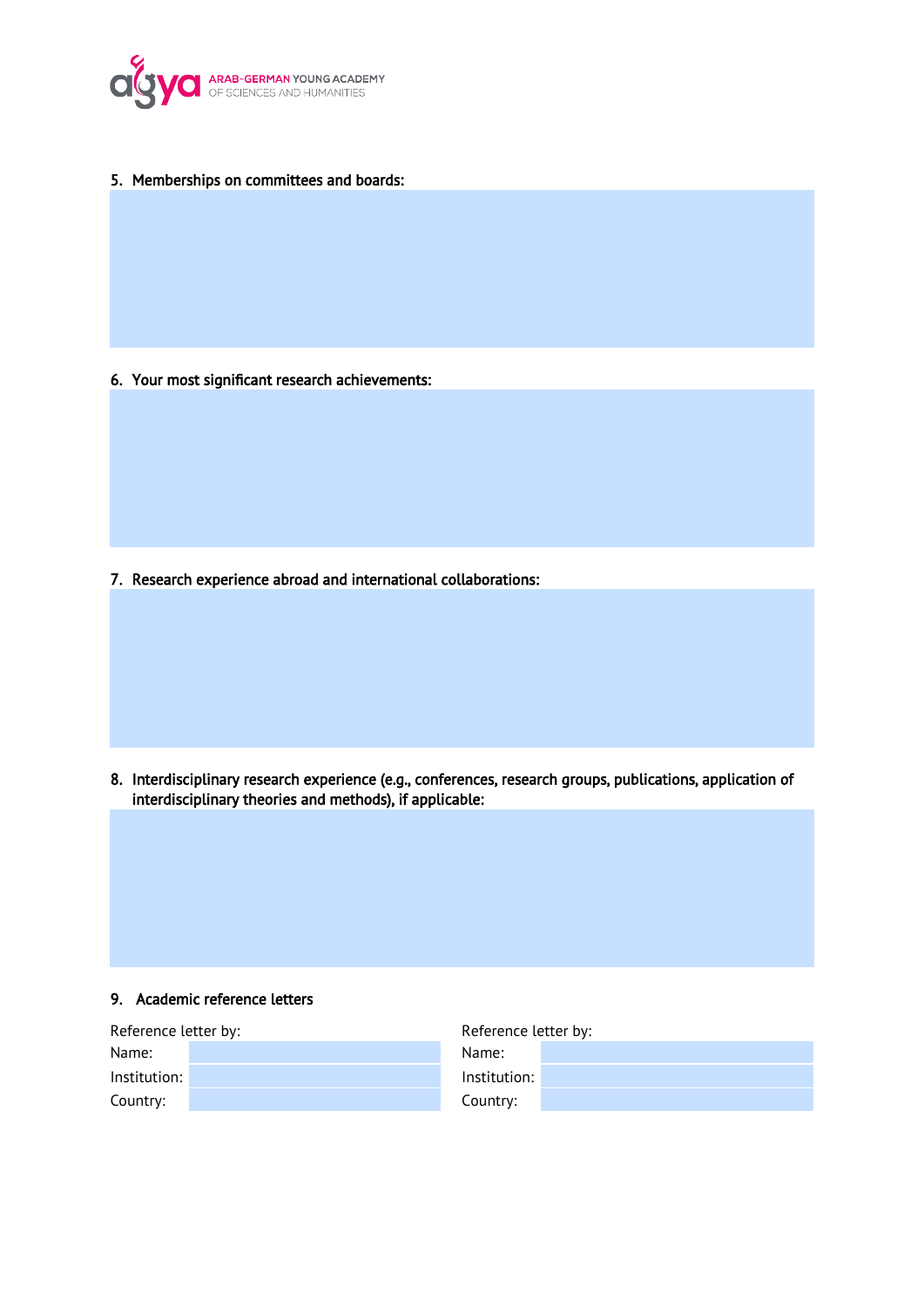

| 10. Please provide a summary of you motivation addressing the following questions:<br>What is your motivation to join AGYA? Which interdisciplinary research projects do you plan to realize<br>within AGYA? Which activities would you suggest to expand the network of AGYA? |
|--------------------------------------------------------------------------------------------------------------------------------------------------------------------------------------------------------------------------------------------------------------------------------|
|                                                                                                                                                                                                                                                                                |
|                                                                                                                                                                                                                                                                                |
| 11. Are there any circumstances that might have delayed your academic career (e.g., family care work,<br>mobility restrictions)? Kindly comment.                                                                                                                               |
|                                                                                                                                                                                                                                                                                |
| 12. Have you applied for AGYA membership before?                                                                                                                                                                                                                               |
| no<br>year (if yes):<br>yes                                                                                                                                                                                                                                                    |
| 13. How did you learn about AGYA?                                                                                                                                                                                                                                              |
| AGYA workshop/conference/training<br>AGYA website<br>AGYA member/alumnus/a<br>Advertisement in print media<br>Facebook<br>Twitter<br>Recommendation of colleagues/friends/family<br>AGYA in press & media<br>Information from my institution<br>Other                          |
| 14. Additional comments:                                                                                                                                                                                                                                                       |
|                                                                                                                                                                                                                                                                                |
| Please sign the following documents provided on the next page:                                                                                                                                                                                                                 |

- Declaration on the Accuracy of Information
- **Consent for Processing Personal Data**

### Please attach the following documents in English to this application form as a single PDF document:

- CV, including a list of publications and a scan of the PhD certificate
- **Letter of motivation**
- **Two academic reference letters**

Please note that incomplete applications and those that do not meet the requirements cannot be considered. Thank you for your application!